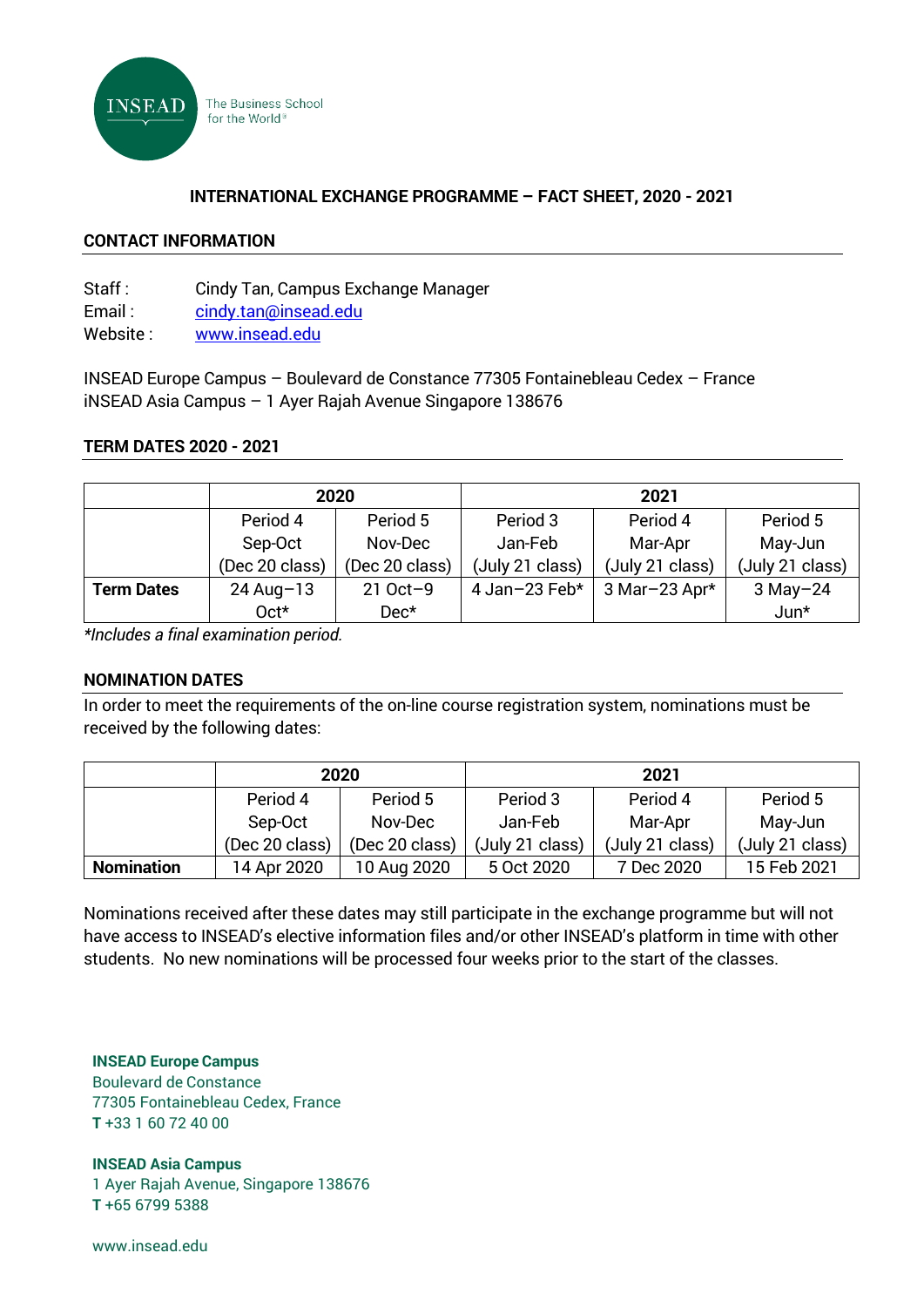

# **EXPECTED ARRIVAL DATE**

We recommend that students arrive on the first day of the period or a few days before classes start.

Upon arrival on campus, students are required to visit the MBA Office to look for the Campus Exchange Manager for on-boarding process.

# **REQUIRED DOCUMENTS FROM EXCHANGE STUDENTS**

The nominated students will receive an email from the Campus Exchange Manager to provide some information for creation of their INSEAD's account. Students who did not complete fully the information form by the deadline will be dropped from the exchange programme.

## **EXCHANGE INFORMATION**

The Campus Exchange Manager will email information on email addresses, couse registration, visas matters to those nominated students who completed fully the information form by the deadline. These messages will contain important documents for your exchange to INSEAD.

## **HOUSING**

While INSEAD does not arrange housing directly, you will be given some contact information and tips to help you find accommodation.

## **APPROXIMATE LIVING COSTS – for a 10-months programme\*\*\***

|                                               | <b>Fontainebleau</b> | <b>Singapore</b>   |
|-----------------------------------------------|----------------------|--------------------|
| Accommodation                                 | € 6,500 - € 11,300   | € 9,000 - € 13,000 |
| (includes utilities, charges, insurance)      |                      |                    |
| Meals                                         | € $5,000 - 6,5,900$  | € 4,500 - € 6,000  |
| Daily transport                               | €1,500 - € 5,000*    | € 500 - € 1,500**  |
| Telephone                                     | € 500                | € 400              |
| Miscellaneous (excludes leisure)              | € 1,500              | € 1,500            |
| Hardware, software (optional)                 | € $500 - 61,000$     | € 300 - € 900      |
| Travel for exchange and job search (optional) | € 2,000              | € 2,000            |

\* Options include buying a second-hand car, leasing one for a year (approx. € 3,500) or getting about by bicycle or bus etc.

\*\* Most MBA students walk, take the MRT, or taxi

\*\*\*Allow an increase of 25% for a partner

#### **INSEAD Europe Campus**

Boulevard de Constance 77305 Fontainebleau Cedex, France **T** +33 1 60 72 40 00

#### **INSEAD Asia Campus**

1 Ayer Rajah Avenue, Singapore 138676 **T** +65 6799 5388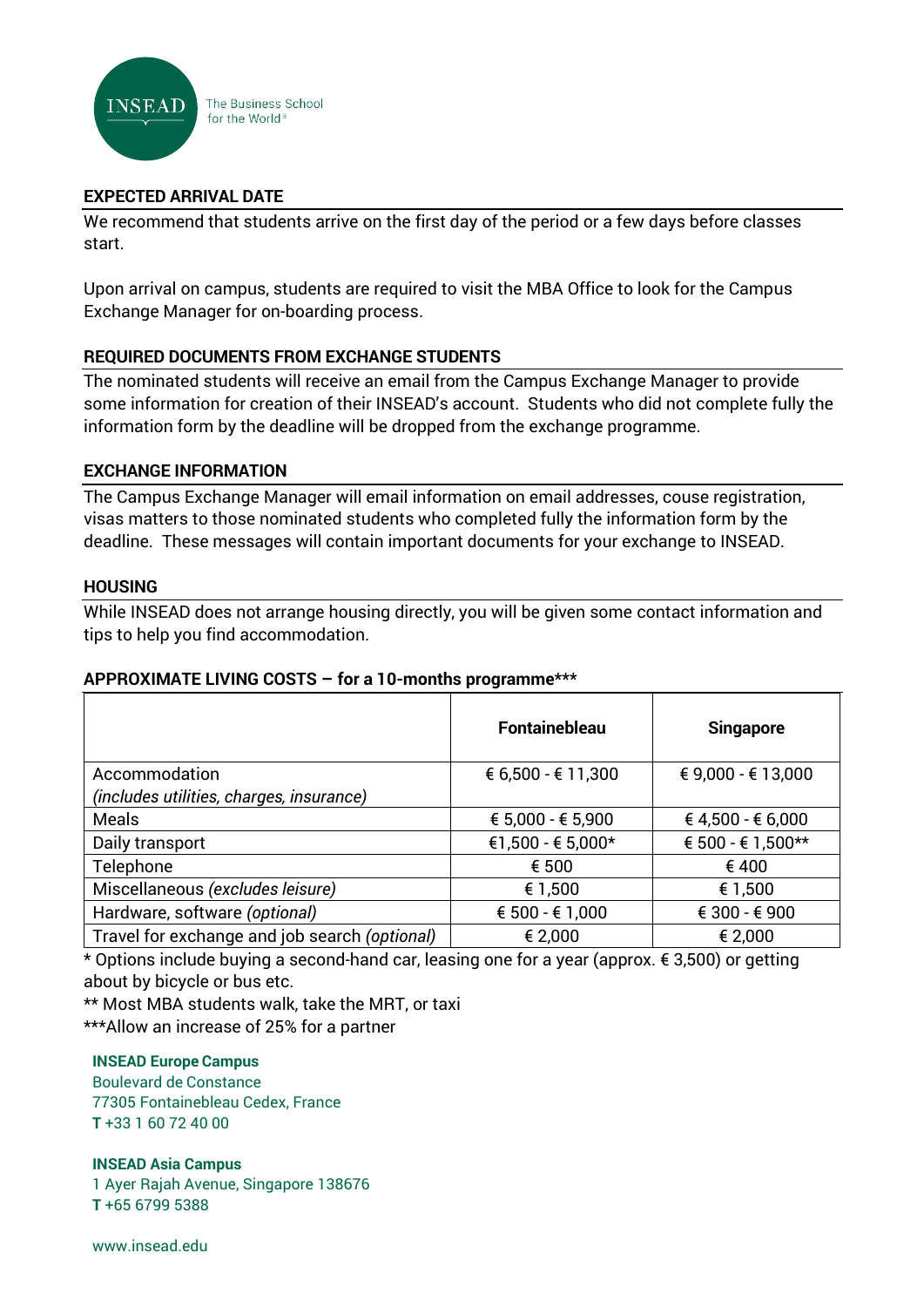

# **ACADEMIC REQUIREMENTS FOR EXCHANGE STUDENTS**

Exchange students are required to take a minimum of 2 INSEAD's in-class credit per period. If your school required you to do more than 2 INSEAD's in-class credit per period, please inform the Campus Exchange Manager in advance before selection of your electives.

Core courses are not available to exchange students.

Exchange students joining INSEAD in May/June in our Fontainebleau's campus are not allowed to take part in the following electives, "Leadership Communication Development Workshop", "Story-Telling mini elective", "Strategic Communication and Leadership mini elective", and Capstone Programme.

English language is necessary, as all subjects are taught in English.

#### **COURSE REGISTRATION**

INSEAD uses a one round on-line bidding system for registration to elective courses. Exchange participants are issued bidding points on par with INSEAD students. These points are used to make bids for seats in an online bidding. Students must distribute their points among the various elective courses they wish to take.

A copy of the bidding rules will be shared with the students by the Campus Exchange Manger.

#### **COURSES**

Elective courses offer a wide variety of different topics at either a specialised or general level. Many electives are revised each year to integrate the faculty's current research, which reflects trends in the business world.

You may visit here for more information -> [https://www.insead.edu/master](https://www.insead.edu/master-programmes/mba/academics/elective-courses)[programmes/mba/academics/elective-courses](https://www.insead.edu/master-programmes/mba/academics/elective-courses)

#### **CLASS SIZE**

Class size typically ranges between 20 to 48 students. The total number of full-time MBA students is approximately 1017.

#### **SCHEDULE**

INSEAD do not share the detailed schedule in advance during elective bidding period. The finalized schedule will be published once elective bidding results are released to students.

#### **INSEAD Europe Campus**

Boulevard de Constance 77305 Fontainebleau Cedex, France **T** +33 1 60 72 40 00

**INSEAD Asia Campus** 1 Ayer Rajah Avenue, Singapore 138676 **T** +65 6799 5388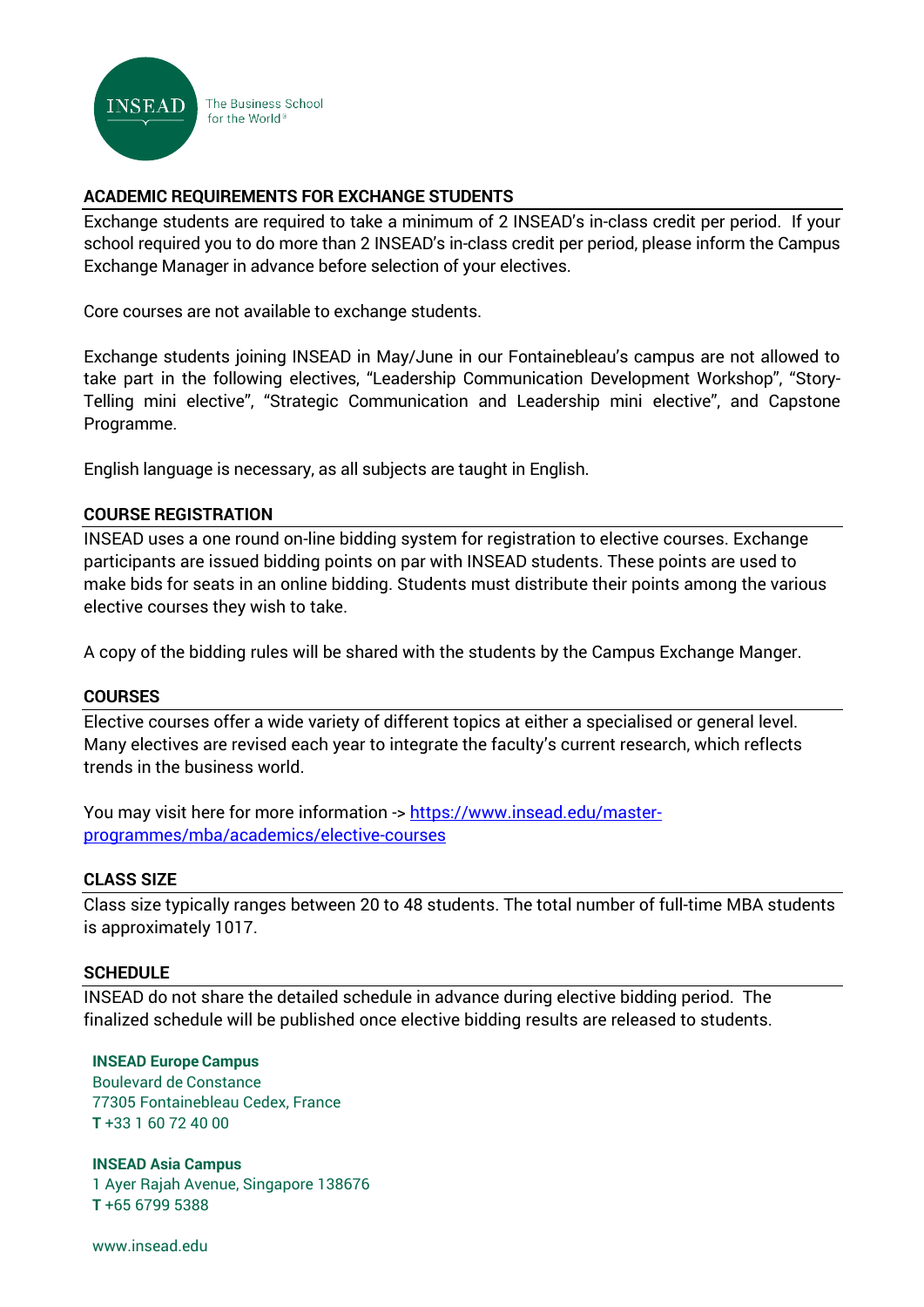

INSEAD is international and its MBA programme is extremely intensive. Classes are therefore arranged in the evenings or on Saturdays when necessary and may occasionally run on Sundays. Neither local, international, public nor religious holidays are observed. Schedule and amphi changes are announced by email and posted on learning platform.

## **ASSESSMENT**

Courses include different forms of assessment, such as exercises, assignments, in-class participation, research papers, quizzes, tests or examinations. Each student is responsible for individually meeting all course requirements.

## **GRADES & ACADEMIC POLICIES**

Elective courses may be graded on the basis of the z-statistic (which measures the number of standard deviations a participant's performance is from the mean of the class), or they may be graded on the basis of single digit numbers from 1 to 4 where 1 is the lowest grade and 4 is the highest.

Class attendance is mandatory and class participation is often an important part of the assessment process in a course. Unauthorized absences from class may lead to failure on the course. Only the professor teaching a course is authorized to allow you to miss a class.

#### **CAREER DEVELOPMENT CENTRE**

Career services are available to exchange students during the period of exchange. These services are coordinated by INSEAD Career Development Centre (CDC). For more information, please visit our CDC website:<http://mba.insead.edu/careers/services.cfm>

#### **INSURANCE**

All participants are required to have medical insurance during their studies at INSEAD. You will be asked for a proof of your coverage on arrival on campus.

## **STUDENT SERVICES**

- **Counseling:** Academic advice is provided by the MBA Programme Office. In addition, psychological counselling services are available with appointment
- **Student Clubs:** There are numerous student clubs managed by MBA students. All student clubs are open to exchange students.
- **Pigeon holes & Lockers:** Each student is assigned a pigeon hole (for physical mails) and a locker (free of charge – students will, however, be required to purchase their own padlock for the locker).

#### **INSEAD Europe Campus** Boulevard de Constance 77305 Fontainebleau Cedex, France

**T** +33 1 60 72 40 00

**INSEAD Asia Campus** 1 Ayer Rajah Avenue, Singapore 138676 **T** +65 6799 5388